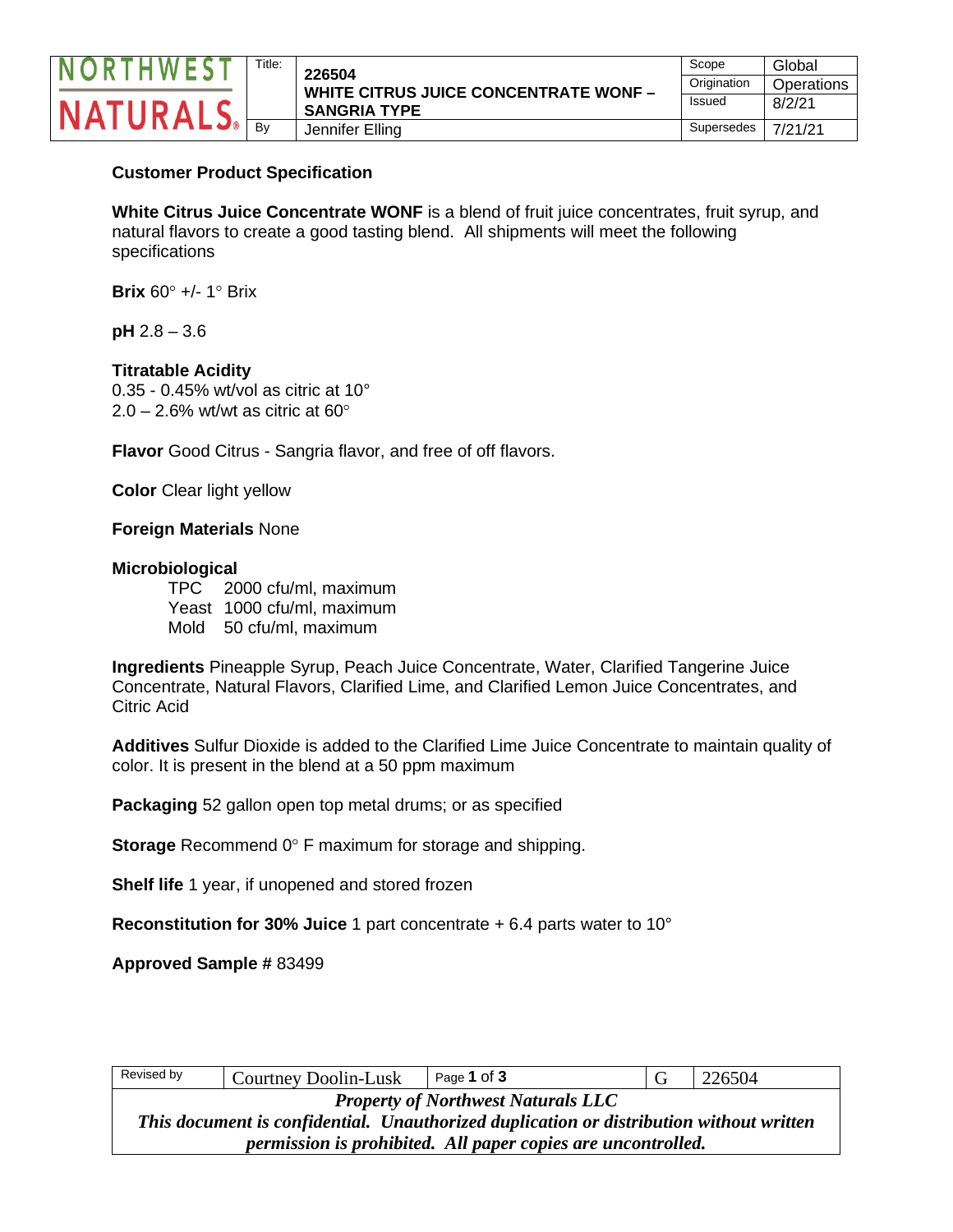

| Title: | 226504                                       | Scope         | Global     |
|--------|----------------------------------------------|---------------|------------|
|        | <b>WHITE CITRUS JUICE CONCENTRATE WONF -</b> | Origination   | Operations |
|        | <b>SANGRIA TYPE</b>                          | <b>Issued</b> | 8/2/21     |
| Bv     | Jennifer Elling                              | Supersedes    | 7/21/21    |

## **Nutrition**

| Amount/100g          |                   |  |  |
|----------------------|-------------------|--|--|
| <b>Calories</b>      | 237               |  |  |
| Fat                  | 0 <sub>g</sub>    |  |  |
| Carbohydrate         | 60 <sub>g</sub>   |  |  |
| <b>Dietary Fiber</b> | 0.3 <sub>g</sub>  |  |  |
| <b>Protein</b>       | 0.7 <sub>g</sub>  |  |  |
| Calcium              | 9.4 mg            |  |  |
| Sugar                | 52 g              |  |  |
| Sodium               | 10 mg             |  |  |
| Vitamin C            | 3.3 mg            |  |  |
| <b>Potassium</b>     | 326 mg            |  |  |
| <b>Iron</b>          | 0.2 <sub>mg</sub> |  |  |
| <b>Vitamin A</b>     | 6 IU              |  |  |
| <b>Added Sugar</b>   | 38 g              |  |  |

Any value not listed is zero.

#### **Label Example**

|               |                                          | WHITE CITRUS JUICE CONCENTRATE WONF<br><b>SANGRIA TYPE</b> |
|---------------|------------------------------------------|------------------------------------------------------------|
|               | 60 BRIX<br>NET WT 536 LBS<br>50 GAL FILL | (226504)<br>GROSS WT 576 LBS<br>LOT # X-XX-XXXXX           |
| <b>Sothel</b> |                                          | Drum #1<br>Contains less than 50 ppm Sulfites              |
|               |                                          | <b>STORE FROZEN</b>                                        |
|               |                                          |                                                            |

"The product shall be prepared, processed, packaged, and delivered in accordance with current good manufacturing practices and under strict sanitary conditions. Standards of identity and label statements for consumer products are the sole responsibility of the customer."

| Revised by                                                                              | Courtney Doolin-Lusk | Page 2 of 3 |  | 226504 |
|-----------------------------------------------------------------------------------------|----------------------|-------------|--|--------|
| <b>Property of Northwest Naturals LLC</b>                                               |                      |             |  |        |
| This document is confidential. Unauthorized duplication or distribution without written |                      |             |  |        |
| permission is prohibited. All paper copies are uncontrolled.                            |                      |             |  |        |